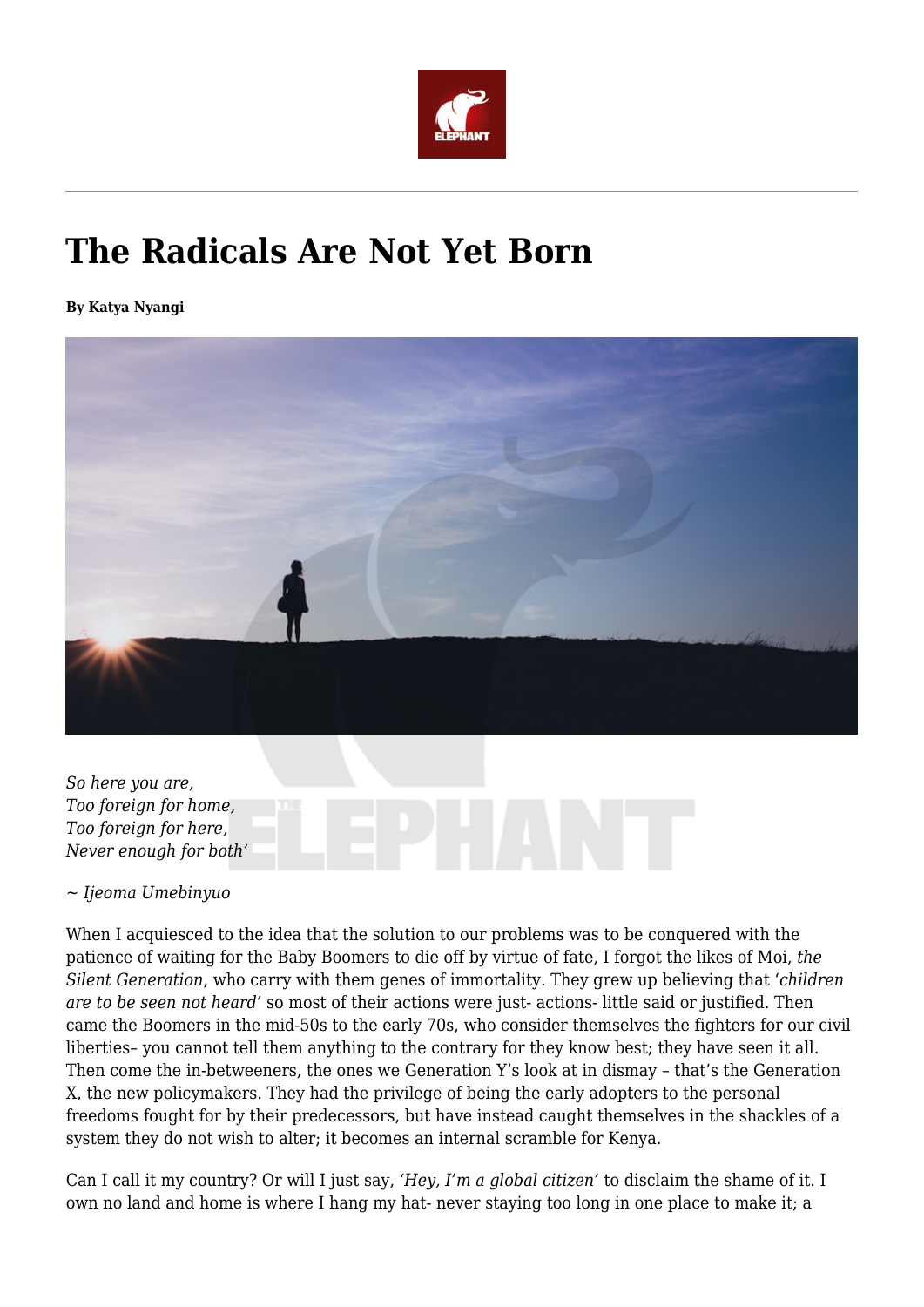wanderer, a restless spirit, paradoxically, secretly searching for home. The wait for the 'die-off' is longer than anticipated. But maybe those traits are in my DNA. I walk about hosting them in oblivion. An identity I do not understand and that I do not own.

This brings me to thinking of my Baby Boomer father – a highly educated man for his era, PhD I mean. He was a happy young man who became an angry older man. By the time he died, I was still not sure what he was angry about. And by the time he lay on his deathbed the anger had metamorphosed into regret. His last words to me were apologies. What did it matter by then? Nothing could be done. He left me nothing but the consequences of his deeds.

Now I know why I love stories. I recall the stories he'd tell. Like how he had to run several kilometres to get to school. Upon arriving late, a thorough whipping was dispensed on the buttocks. Salt sprinkled over the wounds to further hurt and in the process appease as well. I found it strange that the new local authorities mistreated them in the same way they had been mistreated by the colonisers, the slave drivers. As an adult I see that nothing has changed. We gained independence, yet in some way they won, made us rats- eating ourselves up, giving up our resources for personal gain, only to die painfully and lonely- at best laid in an expensive coffin. This makes me tear when I listen to the National Anthem, placing my hand to my chest. Pathetically sad.

My father – feels strange to utter those words repeatedly for I rarely speak of him – he told me that you can lose everything, but no one can take your education away from you. I took his words with me. This is because, at age 12, at the time they spoke of him in past tense – the usual false sentimentalities of funerals – they still called him *Daktari. "Daktari was* …" I would have quoted something further but honestly, I do not remember; I was not paying attention. It was the Generation X's talking again, the noisemakers; ready to fight for the little he had left. I was just a child – the Y, born in the 80s – the observer searching for the voice I had never been allowed to have. I wished I could stand up and tell them, "*You got it all wrong, this is what you should have said if you must, …"* How did that education make it better for us? We were left trying to figure out who we were in that barbaric animal farm.

And that's what it feels like since. An inherited traumatic identity, story, voice that I do not own and I cannot rectify. I live through it attempting to redefine it in a whole other space.

## *Does it start with the names or end with the names?*

It's close to election time, 2017. I park my little vehicle across from the main gate of the Department of Defence (DOD) so that I could easily walk to where I needed to go. As I exit the parking, he sermons me – Mr. Soldier. At that point, I am 100 percent certain it's the vulnerability of being a petite female of mixed race that lands me in this predicament. I yield, for after all, he is armed. I observe his colleagues. They look very proud of their armor and pistols- neatly tucked on their waist belt, in a white (of all colours) holster. White definitely means there was no intention to be subtle about it. Perhaps they adopted white because that is what white colonial masters did, and they didn't consider that a black (or chocolate) holster would work better on them. Or maybe, they know well the power an open carry weapon serves in intimidation, *'see and recognise the deadly powers I possess.'*

Frankly, I think death by gun is the most benevolent way to die – just saying.

As the soldier speaks to me, I listen and think it all through. I even smile pleasantly. He realizes intimidation wouldn't work well with me. Not because I do not get intimidated, but because I was not easily frazzled and I confess, I was admiring his toys! That white holster was arresting!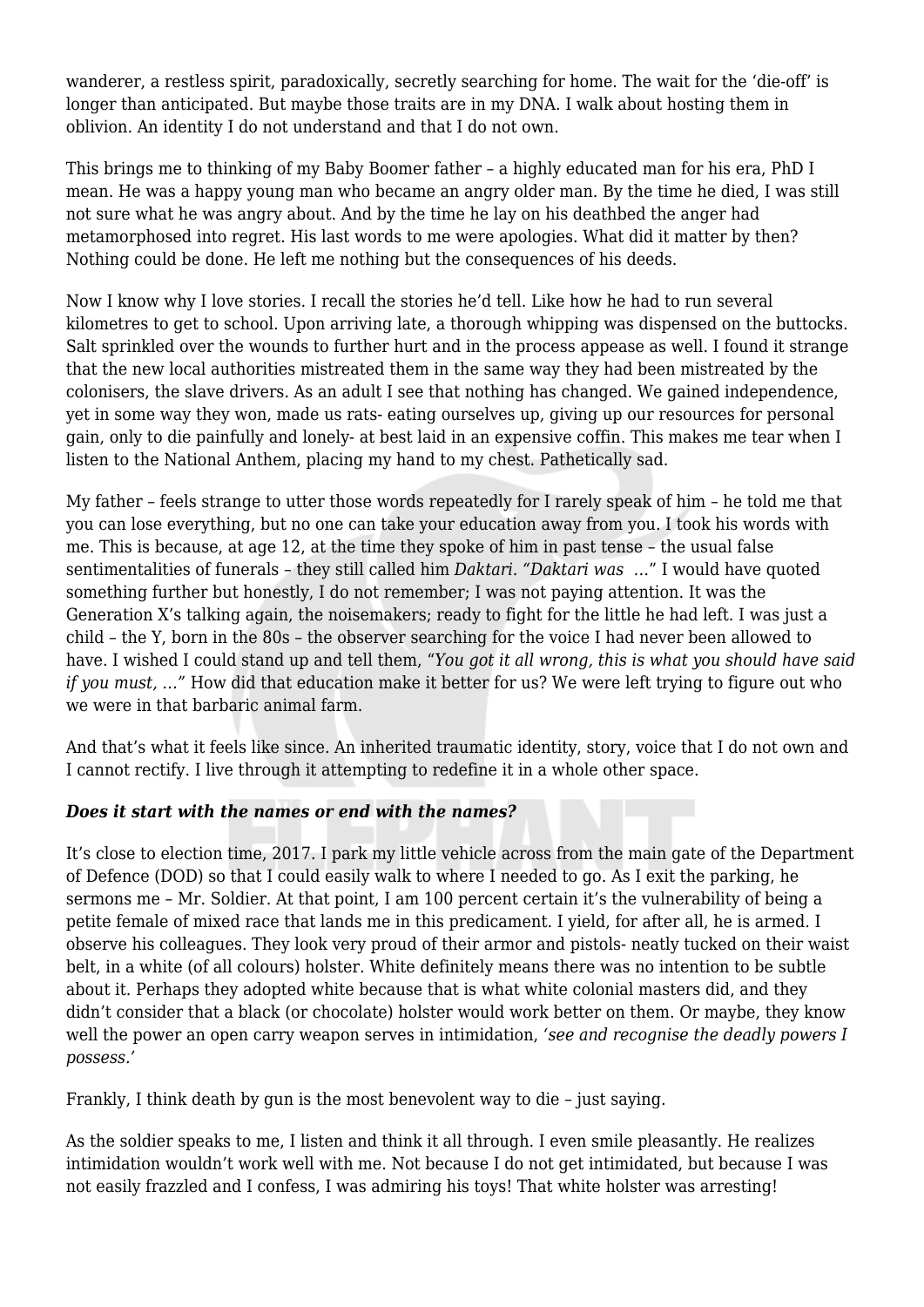Of course I was excited, it was my first time to get past the barrier of the Department of Defence. I would not have minded venturing further in.

He asks for my ID. I show it to him. See, I was born in Nyeri. As much as I love the Mt. Kenya region, I have no heritage in that part of the country. I just happened to be born there while my father was on an assignment and my mother accompanied him. *"Oh, Nyangi, so you are my sister,"* he said. Suddenly we were related and his tone changes. I do not play dumb. I know what he means. I explain that I was not from Mt. Kenya region and I only had two siblings known to me. He laughs; the kind of annoying laugh one makes when they want to be boastful.

Then he cockily unfastens his bullet-proof jacket to escort me to my car. He shares his telephone number and says, *"If anyone disturbs you, call me."* How ironic. If only I could call him to deal with himself. He then proceeds to say, *"Flash me so I can have your contacts."* I tell him, I will, but he insists that I do it there and then. I oblige so as to avoid further trouble – perhaps that is cowardly, but I just want to leave!

Each one of these incidents have become a theatre of experience for me. It can get weary though.

The soldier, he makes sure to contact me to find out if I voted. He is making the assumption that my loyalty to my place of birth would incline us to vote similarly; he is my brother – after all? I do not respond, because I can't afford to tell this armed Generation X that I was not voting. I had already received a mouthful from my older friends about this. They could not understand – I do not identify and I do not want to choose between death by slow-acting poison or by hanging – the final result is the same. Let them, who know each other choose among themselves.

## *My Tribe – Youth Culture*

I had other commitments that day. I was going to be hanging out with others like me. We would exercise, then gather at a cafe and talk about our ideas- the things that made sense to us: the spoken poetry coming up, the new love affair, the book I have not started writing, healing and spirituality. Then we would go and watch a young live band, sing love songs on heartbreak and longing. Everyone would be there: black, white, Asian, mixed-race. In that space it did not matter who you were. It just mattered that we were sharing something unspoken: that longing for something, for somewhere, for someone.

This is what it has come to, parallel universes in the same country. While the Baby Boomers polish their wills and the Generation X refuse to shut up, I and those I represent, are crafting new stories. I do not watch news and I seldom read newspapers. Those outlets don't tell my tale and I can't afford to get them told, so I write blogs and I endorse forums such as ONE TOUCH on Instagram. Here we celebrate the beauty and abundance we still believe our country holds in its wildlife and counterculture escapades off the beaten track. I attend Free Mind Sessions to discuss our emancipation from the patriarchal chains of being, and listen to the Villagers at J's while having a cocktail and chatting on why we need to heal and learn to love again. I balance the social media with the face-to-face time with these events, because I realise that authentic human connection is what we are desperate for. And even if my social media feed is slightly righteous, portraying my life from a breakthrough angle, I am well aware I have skeletons to deal with – I just don't rush to overtly rant about my neighbours dirty laundry that spoils my scenic view all over the internet. I listen to the stories I relate to, told by my mates on YouTube, so that when TV stations get shutdown, I do not even notice until I see the headline running through my other stream.

That is what makes us the Y's. Meanwhile the X's seem to be in a state of perpetual outrage, only to realise late in the day, that they had no friends when they are unable to respond to the favours